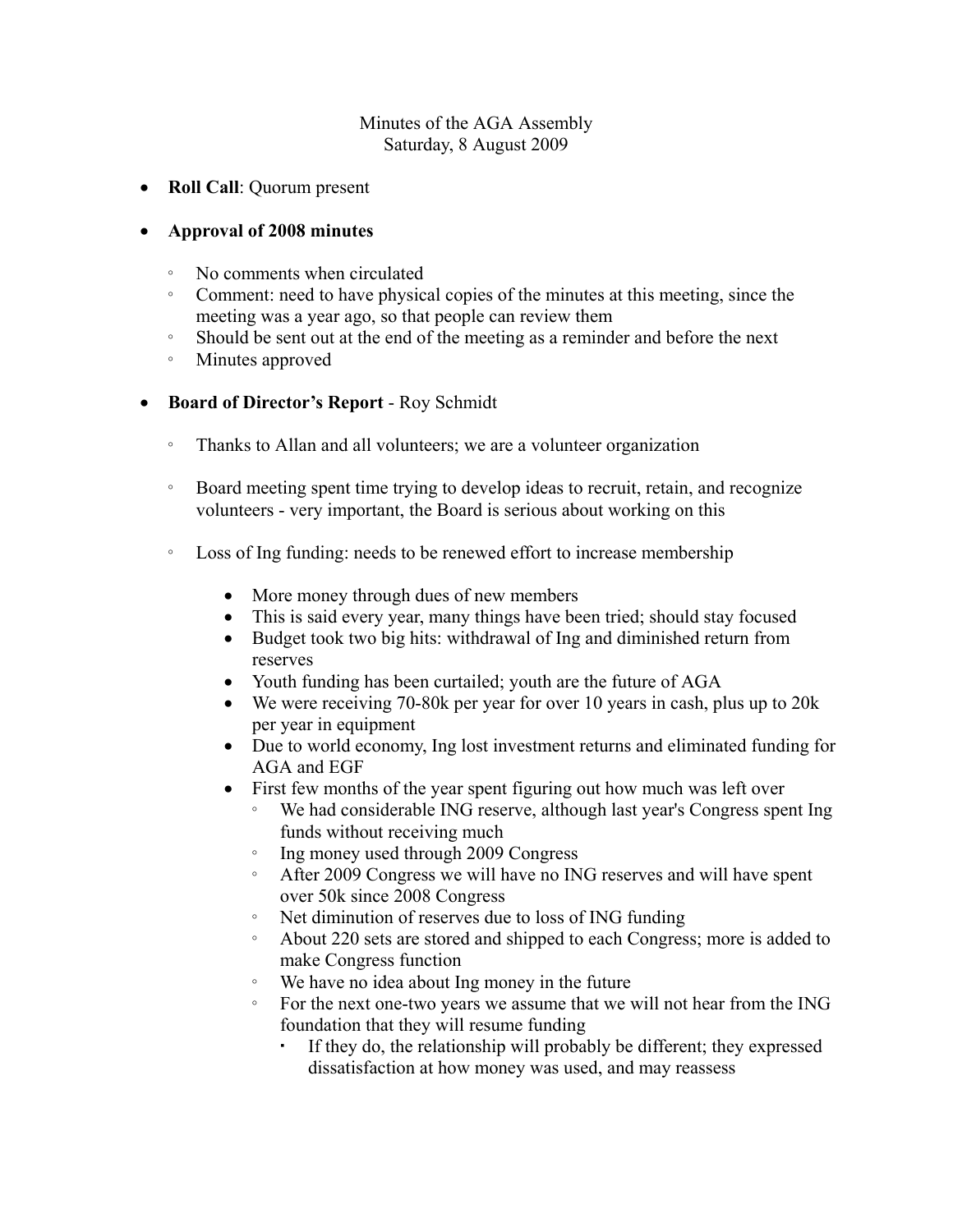- · **Presidents Report** Allan Abramson
	- New and exiting Board members
	- Special recognition
		- Williard Haynes contributed much to the Board
		- Chris Kirschner never stops working for AGA interests
		- Phil Waldron tournament coordinator, took over and improved
		- Paul Barchilon efforts for youth increase every year
		- Thomas Hsiang diplomacy is unexcelled; ascended in ranks of International Go Federation
		- Chris Garlock—EJ is now reaching 14k people
		- Steve Colburn—took over webmaster position; greatly improved operations
		- Ever growing team of volunteers with new ideas, focuses, and directions
	- Membership: after Congress 2008 (maybe with economy) we lost 200-300 members in 3 months; due to membership drives and efforts, we recaptured losses; now a little ahead of Congress 2008; no huge gains, but stabilized
	- New permanent credit card-type membership cards; will have barcode, but no expiration date or rank
		- æ Many of the long time members say rank is getting worse
	- Budget: not down a lot, but still significant loss; trying to break even
		- Historically Board policy was not to use AGA funds to fund tournaments, but now rethinking because of lack of ING, so using some reserves to keep major tournaments, particularly for youth
	- Board amended 2-trip per year international policy—now if win all tournaments, go to all tournaments
		- Now minimum of 10 rated games applies not only to amateurs, but also pros
		- This was sent to the US & Canadian pros and they should understand æ Pros know about this and do not agree, as previously discussed
			- æ It is hoped that they will eventually accept they must in order to compete, although the time is taken away from their profession
		- The rule does not distinguish between amateur tournaments and pro-only tournaments, but only applies to tournaments in which the AGA is requested to send a representative - pros may compete in foreign qualifiers on their own, when not sent by the AGA
	- Last year at the WMSG we agreed with China to send pros to teach talented youngsters or groups, underwritten up to 20 hours per week by the Chinese association; we fly over and pay room and board - here up to 12 weeks
		- We hope to send the current person in this capacity to NY, and certainly will keep in the DC area and send to Feng Yun's event at the end of the month
		- Expect this to be a long-term exchange program, more limited by our ability to provide support than by theirs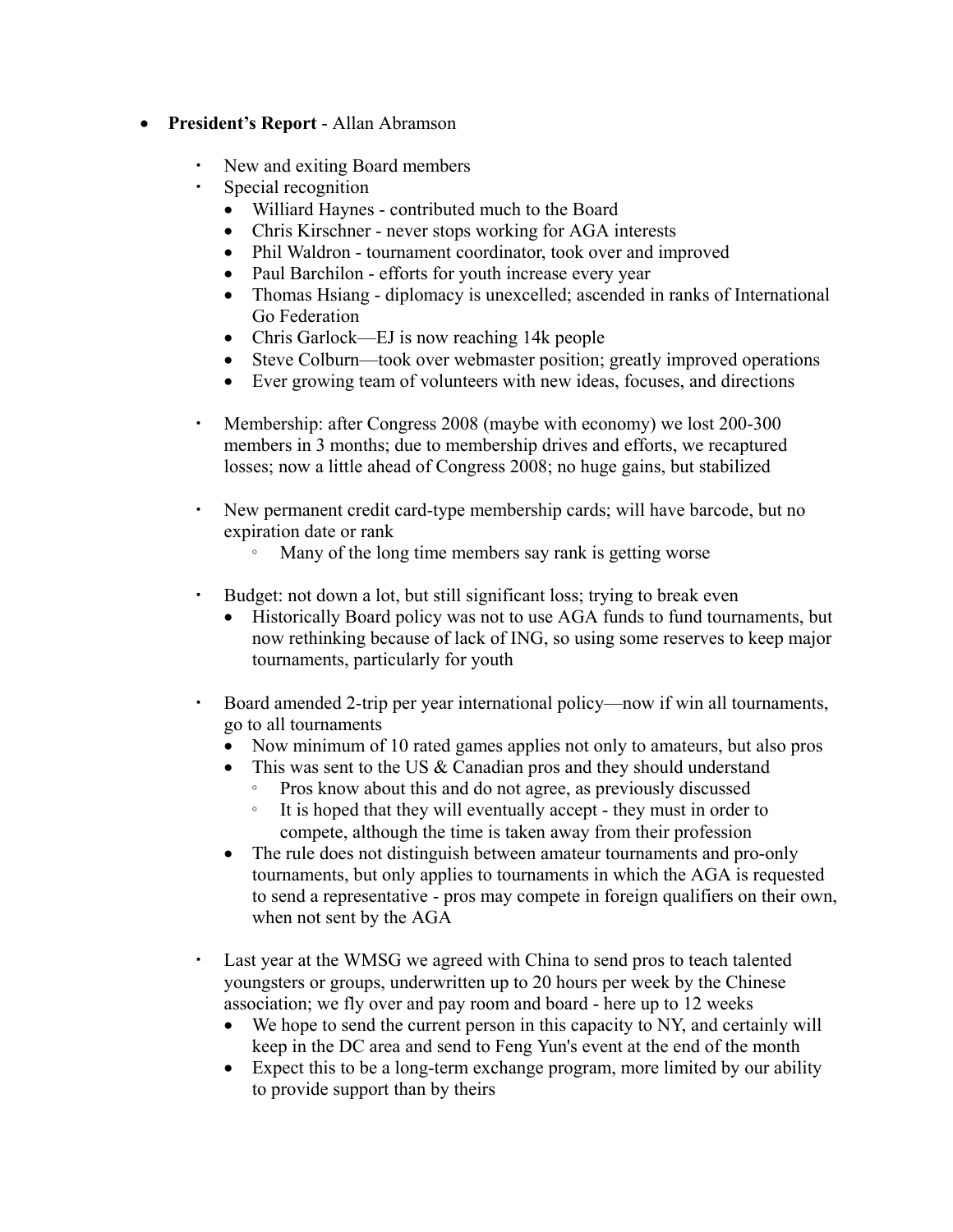- Memorandum of understanding with Korean Baduk Association that anticipates similar outreach programs, most in our direction
	- The AGA anticipates that the individual family, if one, will pay air fare; if for a school, the board may cost-share the airfare; room and board must be a local issue; nothing budgeted in terms of expense for this
	- · It was made clear that both of these were short term items that would build the strength of US Youth, and that it could not conflict with resident professionals' income
- Phil Waldron's report on tournaments is in the Annual report
	- He has done a fabulous job and Allen is sure that everyone agrees
- Paul Barchilon summarizes youth activities in annual report pleasure to read
- Steve Colburn -182 countries visiting our website
	- Progress on the website:
		- At the beginning of the year the website underwent a major update—all videos moved to Youtube (US GO Web on YOUTUBE)
		- This resulted in going from 30 GB to 10GB every month on bandwidth
		- $\degree$  40% of hits are from new people specifically searching for the website
		- Integrating authorize net with payment system—much smoother
		- æ Online member database
		- Exercise chapter and club with better updates, etc—much in demand
		- æ Go Congress website now at GOCongress.org
			- Congress will not have to spend money for hosting, domain, etc
			- Hosted by Chuck Robbins; John Hilt has code and back end
		- æ Tournament cross-tab is not ratings, but is being updated; shows all of the US Open and ING cross-tabs, online SGFs (no CGoban, etc. required); will integrate more in the future; hopefully with photo albums
		- æ you will be able to log in at a club and change information
			- People will be able to change their own club information, and not have to email Sam to do it
			- Once everything is in place, we hope to find a unifying password scheme so a club can only change its own information
		- Phil Waldron and Jonathon Bressler produced the AGAGD; you can see all tournament information back to 1991; currently still has bugs, but can put up pictures and SGF's; still some gaps, but slowly being fixed
			- This is an incredible perk of being an AGA member that we did not previously have; you have real records
			- Do not have data back to 1970's, but have only the rating; as far as Sam knows the data does not exist; archive data back to 1986
			- Discussion of how far back is useful; this is "history," not just useful, but should in principle be able to go back to 1986-1987
				- This was data to estimate parameters for rating system in 1989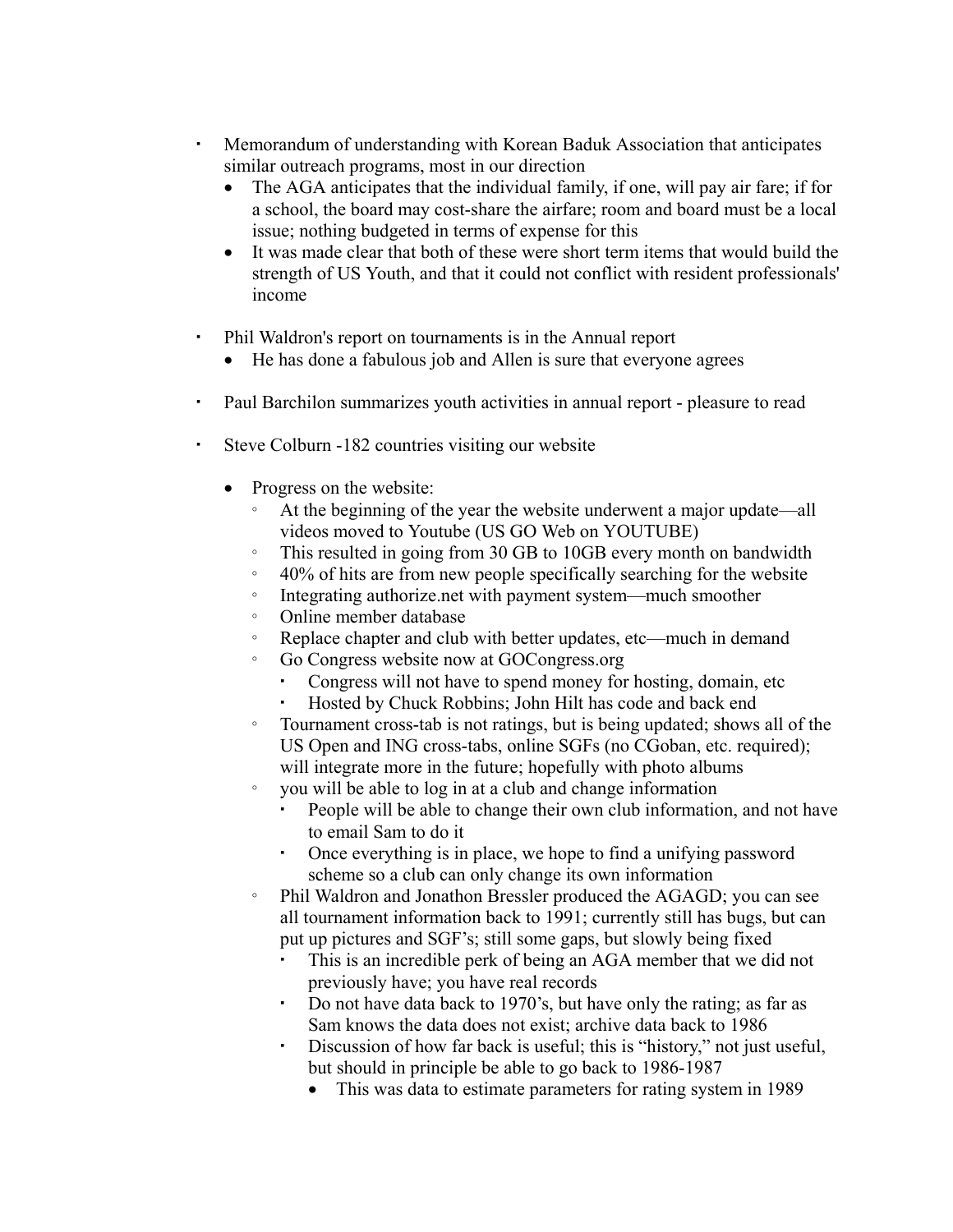- There are errors in the data that Sam has, because it was fixed after Sam had it; data should come from Paul Matthews, not Sam
- Should this relate to membership, or be available to everyone?
- In early days of association did not get a rating because not a member
	- When rating went online, we lost this restriction; comments?
	- On the other hand, new members would be able to see what is available; this could be a way to retain old members; this is a debate
	- There are cross-tabs in old journals, etc; we could manually enter these for historical interest
- æ Are we publicizing these new facets to members?
	- $\cdot$  2 resource pages for distributors and equipment have jumped to  $3<sup>rd</sup>$  and 4 th most visited pages
	- It is hoped that the EJ will help get word out
	- These are usually used to research statistics, etc.
	- Is there personal information?
- Only name, club, rating, last tournament, etc; one can put a picture æ Website now has green light for advertising
	- Some are against this, but helpful for budget
	- Other advertisers will be asked to sponsor a tournament, etc
		- · However, if the ads have bad content, members should be vocal
		- · We agree not to do ads with sex, drugs, etc.
			- $\degree$  If these things show up, they can be yanked in 24 hours
- Treasurer's Report Allan for Adam Bridges
	- The detailed report will be on website shortly after Congress
	- WMSG cost:  $$42k$  total cost to AGA,  $$15k$  from donations
		- Net cost was \$27k from AGA reserves
		- æ One can argue whether or not it was a good investment
		- æ We had planned that this would be a cost, but not this large
			- Originally estimated \$30-35k total, some off-set by donations
			- No question that we exceeded estimates
			- Some may be recouped by selling remaining t-shirts, hats, etc.
			- Large hit, sobering lesson for next WMSG and financial planning
				- Next WMSG is 4 years away (every 5 years to avoid conflict with the Olympics)
	- · Adam does important work as treasurer
	- Membership dip? Does this coincide with promotional 2-year memberships?
		- æ We do not know: Allan will ask for research
		- Keith Arnold would think that it does
		- æ Allen did not notice the difference when he studied it, but he was not looking for such information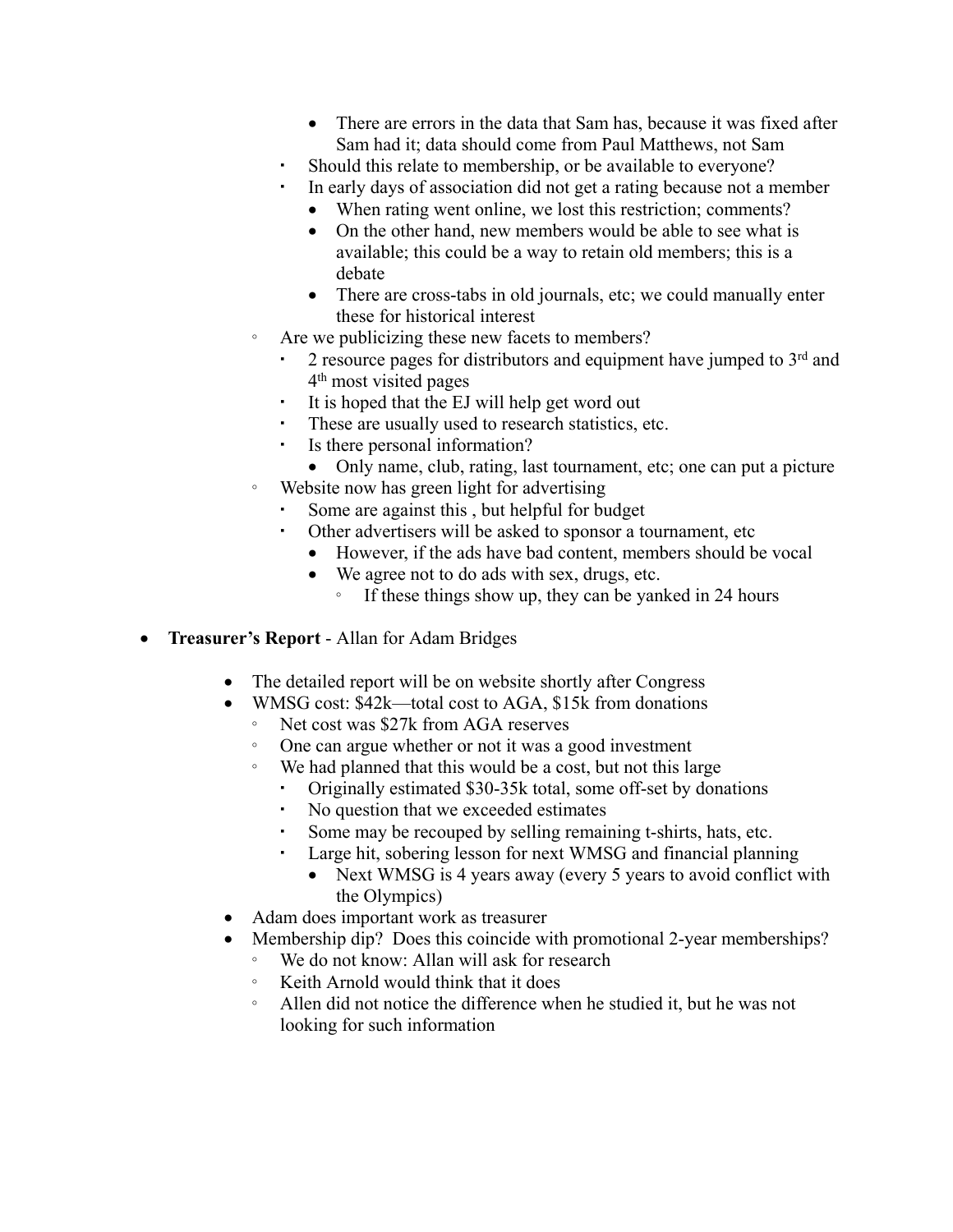- · **EJ Report** Chris Garlock
	- Correction: the EJ has 14k readers, not  $13k$ —shockingly clean email list
		- ª More European readers and therefore contributors; new Australian and New Zealand, Irish, etc. contributors
		- New people to update the website
		- ª At the World amateurs we have a new relationship with Ranka
			- Excited about future collaborations; exciting development
	- æ EJ team at Congress continues to grow and evolve; 2 dozen folks working on EJ and website, broadcasting games
		- New live pro commentary to US Open games
		- Pros hang out in EJ office while waiting for later commentary, so nice to have them comment there and broadcast onto KGS
		- ª Always trying to think of ways to be more efficient and use resources
		- KGS folks can now virtually attend congress, even if not actually there
	- æ Able to broadcast live video feed from the top board
		- High interest at the Congress
		- This has been done in Europe for a few years
		- They follow game and commentary online
		- Cannot say passwords because of live mike and webcam
		- Almost 700 viewers for Takemiya Friday night; 650 the previous night, 400's for other Ing and Open games
		- Too many boards broadcast last year; lower boards getting only dozens of viewers; used extra people as relief - much more useful than originally thought, so nice to get a break every 30 minutes or so
		- Because Congress moves, there are East Coast and West Coast supporters, and a core that goes every year, and then can draw from the different areas
		- Games are immediately posted on the website
			- The entire record is posted immediately
			- Opens immediately in a board online, not on an SGF
			- Phil is cleaning up the kibbitz and putting it on the website
			- Man vs. Machine—saved but not yet posted
			- Selection of games sent with EJ, but all posted online
			- At the banquet Chris Garlock with recognize volunteers
				- æ Volunteers do it to help, but lack of pay means that they really appreciate recognition
	- æ Chris Garlock additionally took on doing the handbook for this year
		- Redesigned previously too big, and pocket-sized is extremely handy
		- Lots of pictures, including of pros
		- ª Keith was sad because it won't fit with the others in his collection
			- Perhaps a touch bigger would be better
			- Some felt that the maps were useless (too small)
		- Came out better than expected, but took longer than expected
		- Make maps two pages
	- æ It has been extremely helpful to begin working with the Congress director ahead of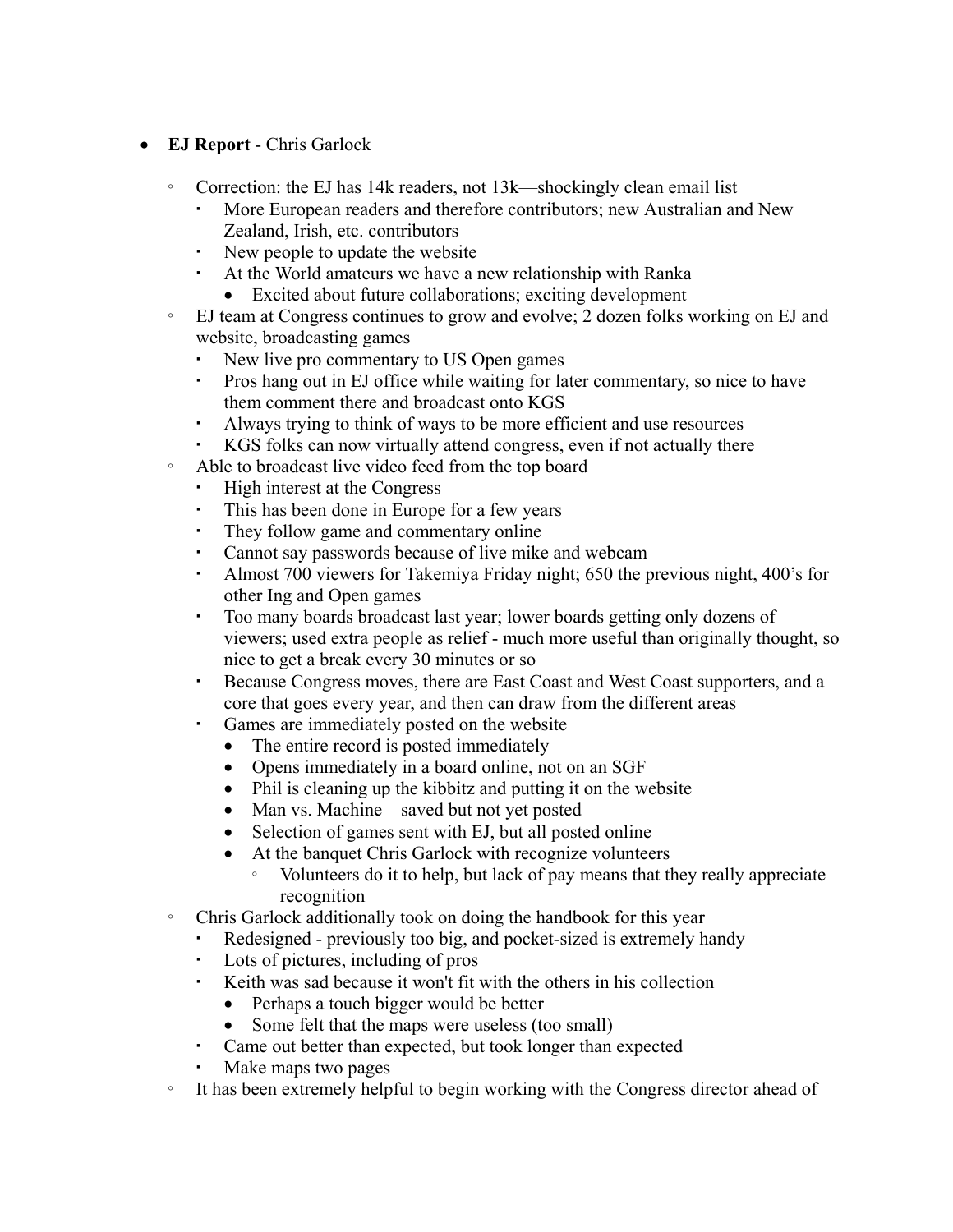time because of the large team

- Need to start working together ahead of time to promote the congress
- æ Is the yearbook worth the cost?
	- No bill for the biggest part of the cost labor and time
	- Design is now in-house using InDesign
	- ª High value to the membership who like it
		- · Strong players say not enough go, but it is a historical document, not just to be filled with Go
		- This is the best of the EJ and what people will think of when they look back
		- · A CD is just as expensive in labor and time, and would not be as appreciated
			- æ CDs themselves are cheap, but would not be acceptable substitute
			- æ Same amount of work to send as a pdf, and perceived as not as good
		- · We could have the option of people saying that they want or do not want the physical copy of the yearbook
			- People under 20 may want pdf; older want physical
		- Could well lose members if no yearbook some people see this as the only real benefit of being a member
		- · Before any changes, the membership should be surveyed major issue
		- Possibly need digital when start doing lots with video then you have a reason to be digital, and then not chintzy but an enhancement
		- Helpful to use yearbook almost like a business card—good to be able to take it out and show it off
			- Many organizations do this
			- The AGA's journal is one of the the best
- · **International report** Thomas Hsiang
	- æ Biggest event last year was the WMSG
		- AGA sent full contingent of 24 players—will continue from now on, one year after the summer Olympics so that it can be held in the summer, not October
		- Working on IOC recognition
			- Not so that will be summer Olympic game, but so that it can be a  $3<sup>rd</sup>$  part of the Olympic games
			- In the 2010 and 2014 Asian games, Go will be an item
	- æ Several large meetings which were participated in by every large go organization
		- Olympic movement brought us all together
		- The IGF suddenly has this huge responsibility, even though tiny organization
		- In international meetings from now on Go will be called "Go," not weigi or baduk
		- Everyone agreed to adopt the same rule set
	- International tournament status:
		- World Amateur Go Championships from now on will not only be in Japan but open to all countries who bid
			- Next year will be held in China, then return to Japan
			- Starting in 2012 there are several candidates (Thailand, Korea) which have expressed interested in hosting these games
				- æ Using the WAGC ruleset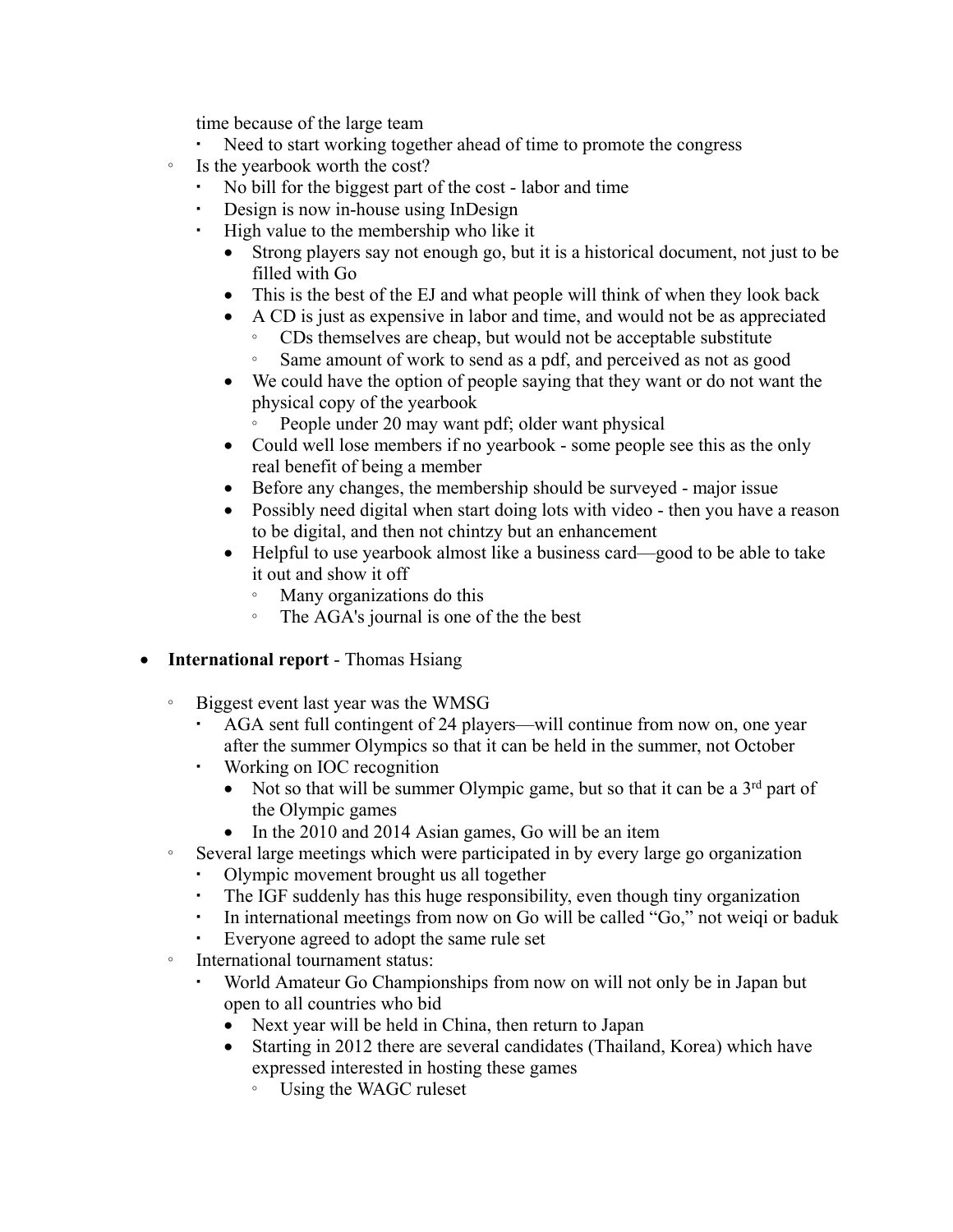- The AGA could host this event, it would be easy
	- Would not need to pay for airfare, etc.
	- Need to solve Visa problem, however
- Korean Prime Minister Cup is going strong and will be held again in October
- Starting next year (2010) both Korean Prime Minister's cup and WAGC will not provide airfare
	- Host country covers everything once you land
	- · IGF is trying to set up a fund to send participants from smaller countries
- $\degree$  Pair Go celebrates 20<sup>th</sup> anniversary this year
	- Large celebration
	- All paid for by the pair go association
- æ World Student Oza
	- Rumor earlier that it would be discontinued
	- NKG stepped in to take over; it will be held in Japan
- The Hangzhou City League tournaments
	- Worthwhile if you can pay for ticket
	- Once you land, everything is paid for
- æ Baduk Team Championship
	- Only have to pay for airfare, then all paid
- æ Everyone should look into attending these events
- æ EJ has been well unified with Ranka online much for the better for everyone
- æ Anti-doping plan (along with Olympic movement)
	- Allan has sent out a letter to all possible representatives that testing will be required for all top finishers and one randomly selected player
		- Necessary for Sports Accord, before entering IOC
	- Currently Go, Bridge, and Chess are asking that they waive out-of-competition requirements; hopeful that this will be accepted
- æ Starting May 2009 the IGF will be supported by the 3 professional organizations in China, Korea,and Japan
	- The presidency will rotate between these 3 countries
	- ª A few years ago the IGF was under tremendous financial stress because of the pull out of Japan Airlines, but now it is in a stronger position than ever
	- Really broadening the support base
- · **Membership Lapse** Discussion
	- æ Paul Barchilon mentioned that one of the Youth Go participants was disqualified because membership had lapsed
		- The AGA should make sure that this does not happen again
		- The AGA should make it easier for youth to join for multiple years
		- The EJ and the board will be advertising this more in the next month
			- The Board is aware that there are lots of worries about this issue
			- The board of directors passed a directive that this rule would be enforced, and Allan enforced it
			- · It should be clarified that Allen did not do this on his own, but that it was the Board's decision, although not all contingencies may have been anticipated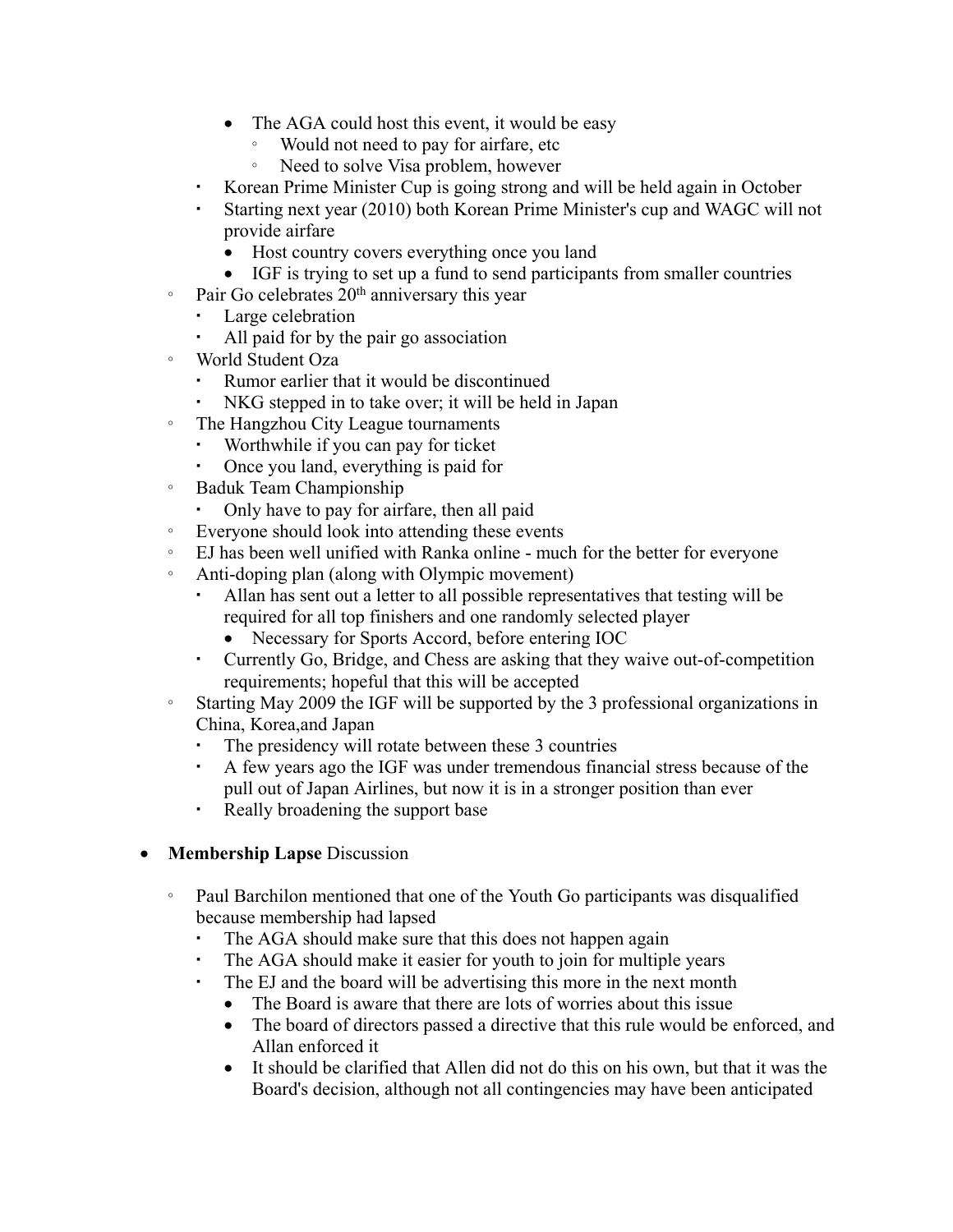- Clearly did not do a good enough job of advertising that we are enforcing this rule; the surprise was how many people routinely have membership lapses before they renew, even when e-renewal works well
	- The breadth of the impact was not anticipated
	- æ Policy says that to go overseas should have been a member for one year, not just show up, win and go overseas
		- Not enforced strictly until this year
		- The board is thinking seriously about this issue
- Will be advertising that for \$10 per year the parent should look ahead to age 22 and pay for it, so that it is taken care of until they are an adult
	- æ If they want their child compete internationally, they should just take care of it once, and not worry about it
- As we become more electronic, there should be a "renew me annually" button
- There should also be a box that they check that they have read and agree to the tournament rules
- Procedure
	- Arrives at Sam's desk 2 weeks after mailed—this is one of the issues
	- When people sign up online, we never go more than 2 days
	- When a tournament director collects data and sends in information 30 days later, Sam needs to know when to count the membership - Allan replied that it would be the postmark date or the tournament date, not the date of processing
	- If the board will have no grace period, then Sam needs precise rules

### · **Membership Renewal** Discussion æ

- - ª If it lapses in March, and they renew in July, does it expire in March or July?
		- · It was previously backdated to look continuous
		- Now it is no longer backdated, but reflects actual date
	- Exception: youth may now join for the first time in the World Youth qualifying event and play; must maintain during the cycle
		- Parents are often not go playing and so pay little attention to the AGA
		- Membership is in the hands of the parents, not the youth
		- Must consider youth different than adults; should bend over backwards
	- Should not necessarily be the same policy for every international representative
		- Particularly Youth under 12, under 18, and pair go, the rules should probably be differentiated based on kinds of international representation
		- The board has asked the president to come up with a set of options which will be discussed, such as differentiation

# · **2010 Congress**

- æ 2010: The Year We Make Contact
- æ Director: Karen Jordan and Ken Koester
- æ Lots of players in Colorado who are interested, many clubs in Denver and two in Boulder, including Boulder Kids and Teens club with 50 members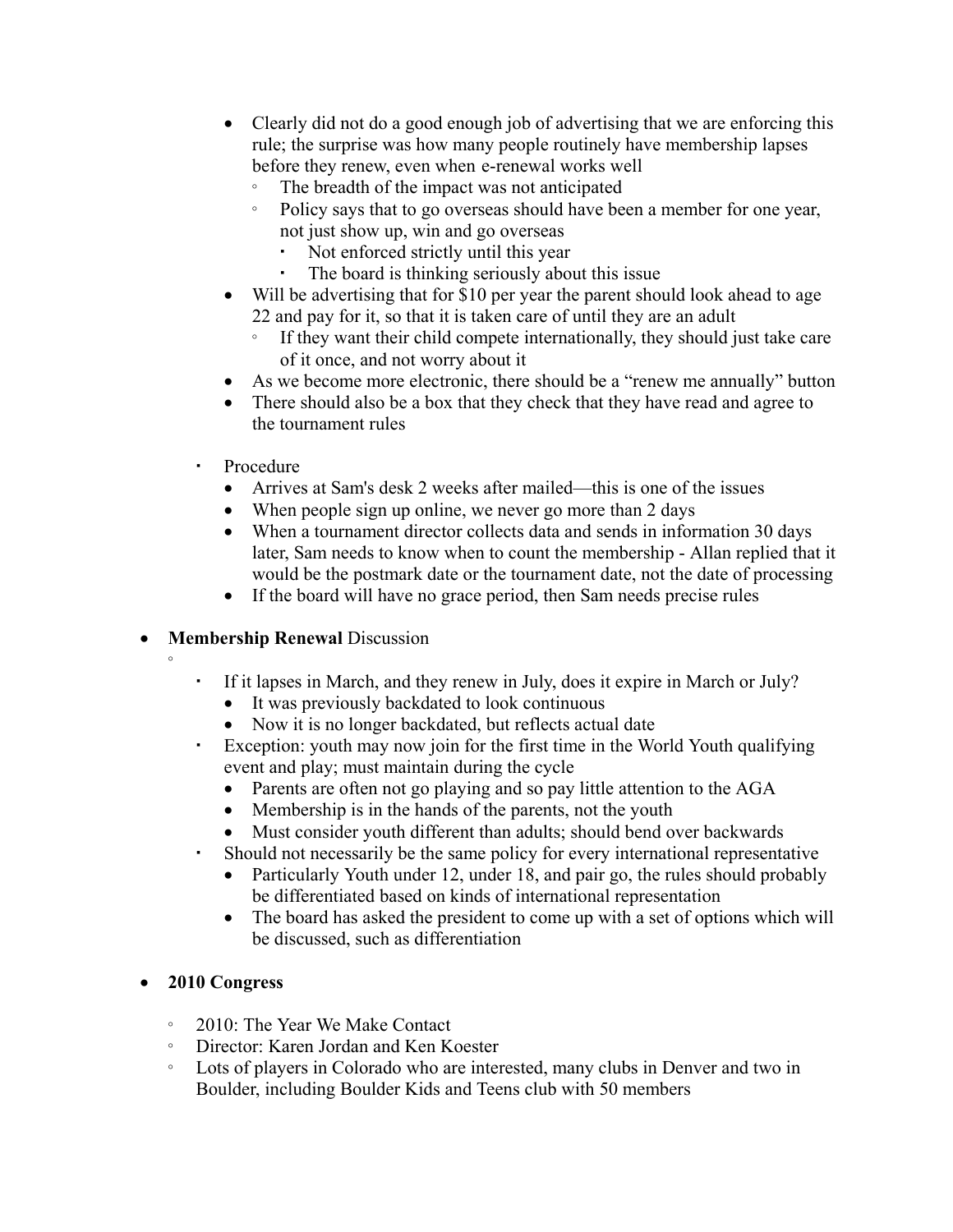- Temperature: 55-84 degrees, overall 70.8
	- $\cdot$  Few places have A/C because never use it
	- Average precipitation is 2.85 inches, usually in short bouts in the afternoon
	- Over 1 mile high
		- Lots of fluids
		- No marathons
		- Do not expect to hike Pike's Peak
		- · Be careful about alcohol, tobacco, etc
- <sup>o</sup> Colorado College, 20<sup>th</sup> in the Nation
	- ª 1,900 people at the college (base of Pike's Peak)
	- Coverage of college is 9 sq. small city blocks
	- Rooms include apartments with kitchen, living room, etc
	- Trying to get downtown shuttle
	- Internet and parking free
	- Want staff at the airports (particularly Denver) to greet people
		- Scary not to know which bus in a new place without someone to greet
		- Magnetic signs to slap on the bus, so findadble without greeters
		- Colorado Springs Airport 20 minutes away
		- Denver International Airport 90-120 minutes away
	- Residence halls
		- · Dorms and apartments
			- æ Give fans
			- æ Microwave and fridge in dorm rooms
			- æ Mandatory meal plans
			- æ Have cable, get linens, towels, soap, etc
	- On Campus facilities
		- Library, pool, ice skating rink, weight room, soccer fields & tennis courts (to be looked into)
	- All-night playing room
		- 100-person room (double EJ room) above the dining facilities æ You can walk from dorm to dining to party room without going outside
		- · We can bring in food/beverages under our control
		- They can dispense alcohol for tickets (we purchase)
			- æ At least 2 microbreweries within 1 mile walking distance
	- Dining
		- The college will offer the food from a secondary facility
		- Eat outside under pavilions
			- æ Looking for tents, or cancel breakfast from mandatory meal plan
			- æ Would offer basic continental breakfast in the playing rooms
			- æ One could still pay breakfast prices for hot breakfast from the dining hall
			- æ Trying to get them to take back a room we reserved, a smaller dining hall,
				- This room is currently a Youth Room
		- Meal plan attaches with staying on campus
		- Much discussion about the lack of breakfast automatically included, but these breakfasts can be individually paid for
	- Sports Gym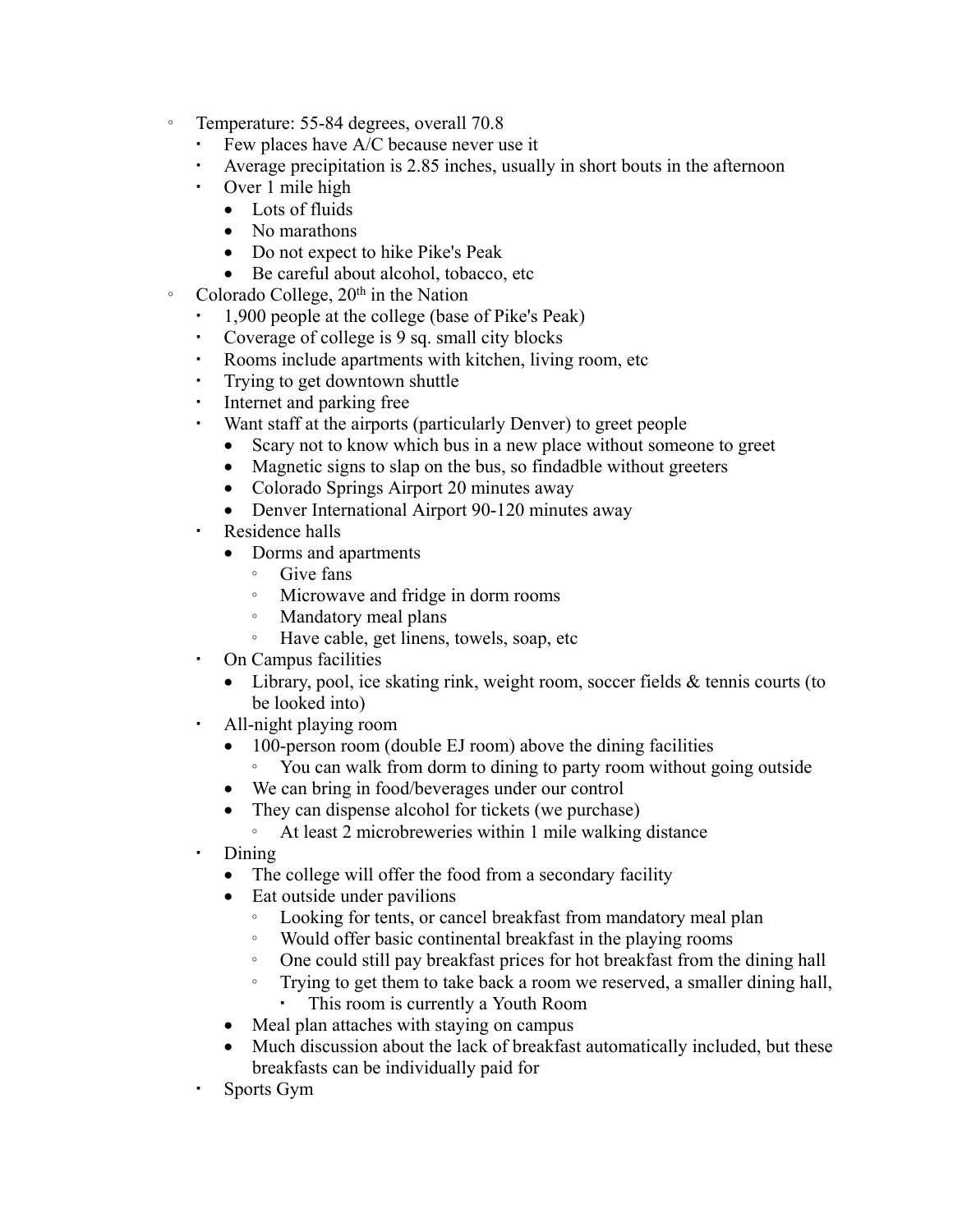- US Open in the Large Gym
- Strong players in small gym
- Youth room in astroturf room
- Also the EJ Office
- Another room that could be youth or vendors
- Small Rooms for Simuls in Warner Center
- Armstrong Hall
	- · Classrooms for game reviews
	- Two 50 person lecture halls
	- · 75 person game room
	- Bemis great hall—large, youth room
- Wednesday trips
	- Canon City
		- æ Royal gorge Bridge
		- æ Picture with bridge
		- æ Bungee jumping
		- Horseback riding
	- Colorado Springs
		- æ US Olympic training center
		- æ US Air Force Academy Chapel and Visitor center
		- æ Garden of the Gods Visitor Center
		- æ Choice: Manitou Cliff Dwellings OR Cave of the Winds
	- Denver
		- Option A: Castle Rock Factory Outlets & shopping
		- æ Option B: Elitich Gardens (like 6 Flags)
		- æ Option C: Denver Zoo/Nature & Science Museum (with discounts)
		- $\frac{1}{2}$  1  $\frac{1}{2}$  hours on a bus, a little over an hour in a car
	- Microbreweries
		- New addition, but many
		- æ Go on tour at microbreweries
- Pro Dinner
	- Dinner to be test-driven with a 100 person dinner next weekend
- Other Activities: cars needed
	- Many used book stores
		- List will be available
		- Possible discounts (\$50 or more and  $10\%$  off)
	- Many breweries and microbreweries
	- Pike's Peak Cog Railway (wait until after Wednesday because of altitude)
	- · Colorado Springs zoo
		- æ hilly and high zoo
	- · Farmers' Markets
	- Botanical Garden
	- Historic Tours
	- · So far, no one willing to drive bigger vans, but looking into it
		- æ Good for non-players and small groups
		- æ Volunteers needed!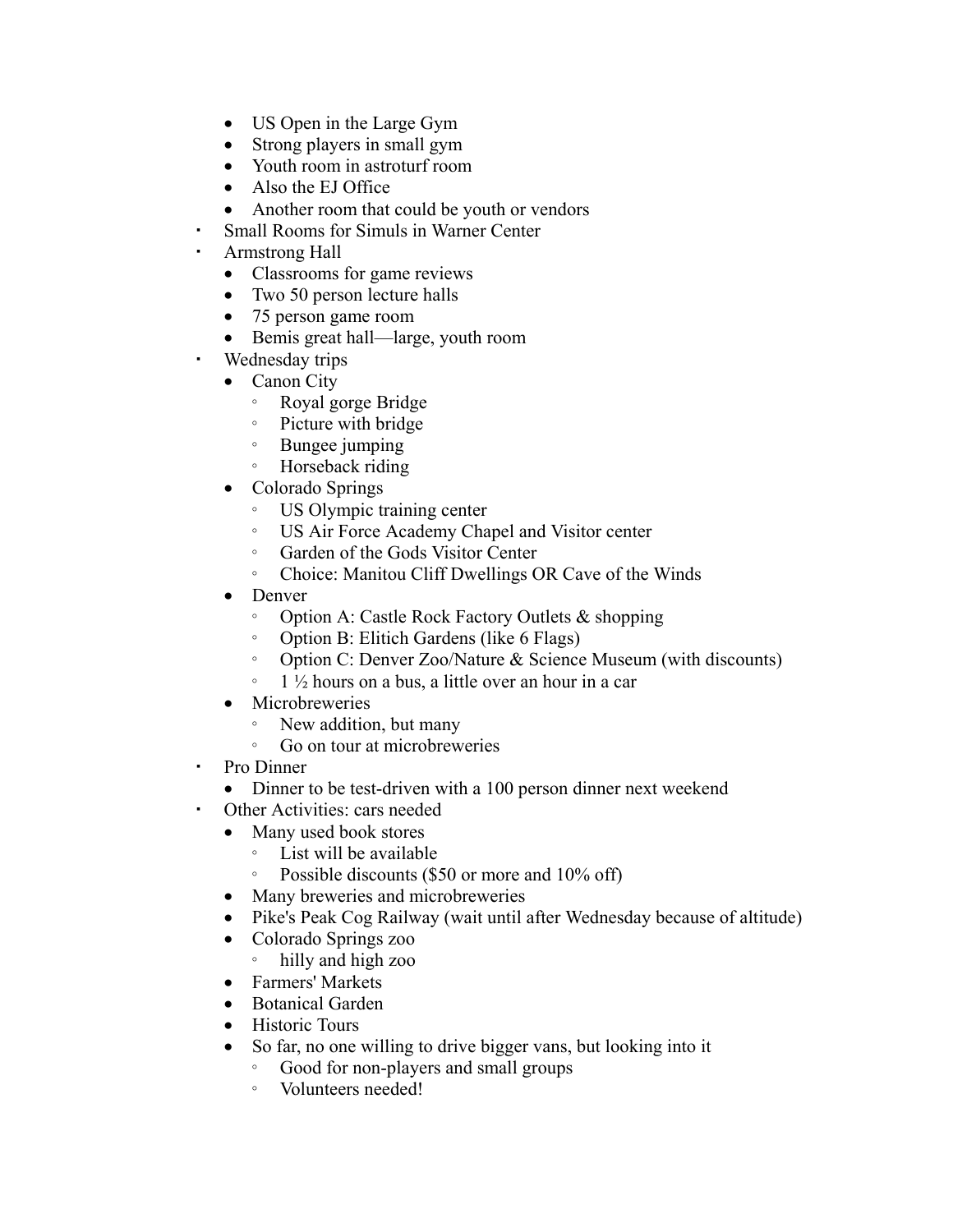- ª Downtown
	- Starts across the street and continues for a mile
	- Many outside cafes
	- Many restaurants, churches, shops, 2 microbreweries
	- Some have back patios blocked by buildings (makes wind no problem)
	- A handful of restaurants within 3 blocks for eating under an hour
	- 7-11 on either side of the campus
- Leaving: Airports
	- · Computers to check flights (via internet)
	- Pick up and Drop-off
		- æ In the range of \$15-\$25
	- · Occasionally cheaper to fly in and out of Colorado Springs, also because of time, hassle, etc
		- æ American, Delta, SouthWest, United all fly to Colorado Springs
		- æ Some connecting out of Denver, direct to Chicago, Dallas, etc.
- Help Needed!: Volunteers
	- Setup/take down
	- Check-in
		- æ Registration is 2 month gig
		- æ Check-in: we need helpful bodies
	- What would you like to help with?
- Sponsorship
	- tournaments
	- professional players
	- Youth player discounts
		- æ No Ing money, so otherwise no discounts
		- æ Currently the adults will subsidize kids, but it won't be as low as usual
		- Ing subsidy started in 1998, and that is when big increase in kids began
- Cost
	- Comparable to the last 2 years, if not less
	- Dorms and food less, registration higher
		- æ Have minimum contract with college for number of dorms to sell
		- æ Would actually lose money by increasing housing as much as decrease registration
		- æ If housing is too high, drives people to local hotels
- Move to Approve (Terry Bensen), Gordon seconds
	- Motion approved

# · **2011 Congress**

- Lisa Scott and Andrew Jackson introduced as Directors
- In LA metro Area
- Andrew Okun and others and local liaisons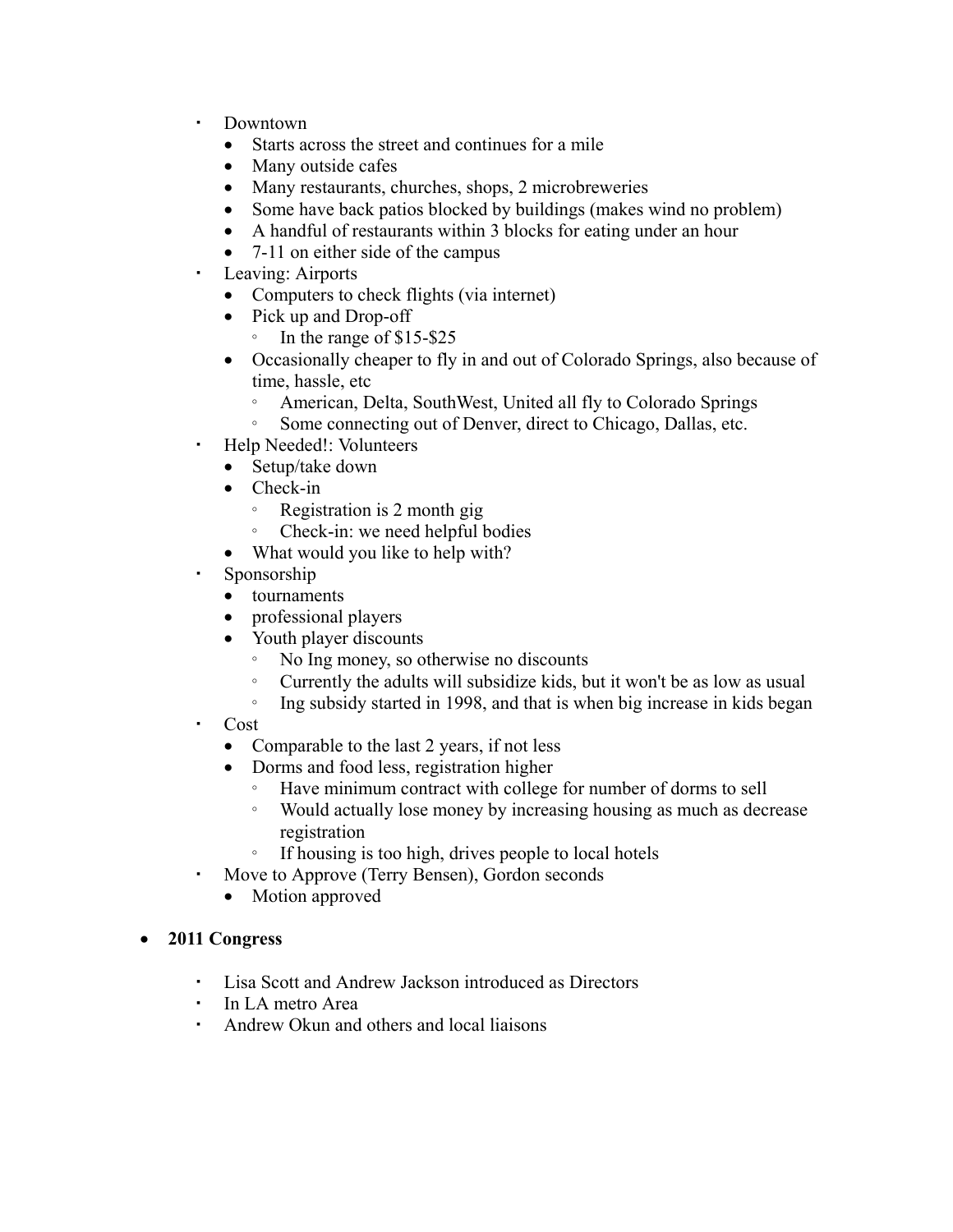### · **New Business**

- AGA Hall of Fame
	- Rough concept
	- Discussed on policy and governance commission
	- · We have the Teacher of the Year, Laester, Nakayama awards
	- Currently have other things to worry about (Keith Arnold)
		- Need to not seem like we are just sitting around congratulating ourselves
		- æ We need to make a list of everyone...whether devoted life or spent a week conducting the US Open,and then make a decision
	- We should maybe make a list, but the people could be of varying degrees of merit in a hall of fame
		- æ We should recognize what people actually do openly and fairly instead
	- President prepared to withdraw proposal, but member recognition is important
	- Keith willing to put something in go quiz about people who are willing to help get this information together and put on a web page
		- æ Archives are another beta resource
		- æ David Doshay volunteered to take over archives, moved out West
			- He has personal health issues which have kept him from the task
			- We all want to digitize the archives
		- æ Go Player's Almanac is a great resource for older material
		- Archives are huge—probably a cube of  $8x10$  if compacted
			- Needs sorting, weeding, digitizing, etc.
			- No one has the time to put in the work
			- Pending issue
- Membership retention and recruitment ideas
	- Ratings only for members (Suggested by Terry Benson)
		- æ Visible on website, access to historical data, only if a member
		- æ To be on the list, you must be a member, but anyone can see the list
		- æ Because we are making a database that has everyone's information, it would be a problem if we could not see everyone's information and game's played—this was a discussion:
		- æ This is potential administrative headache
		- Membership status changes hourly, so hard to keep up to date All the codes, rules, policies, etc have to be programmed
		- æ If they are no longer a member, they are only viewing things that they've done in the past, so less value
		- æ We could have a members-only portion of the website, and put such things there
		- æ Some do not think that the availability of membership data online will be a real encouragement
		- æ Others say that without automatic immediate gratification, people will become a member to get this
		- æ Also possibly move ratings button to member's only section, and leave all